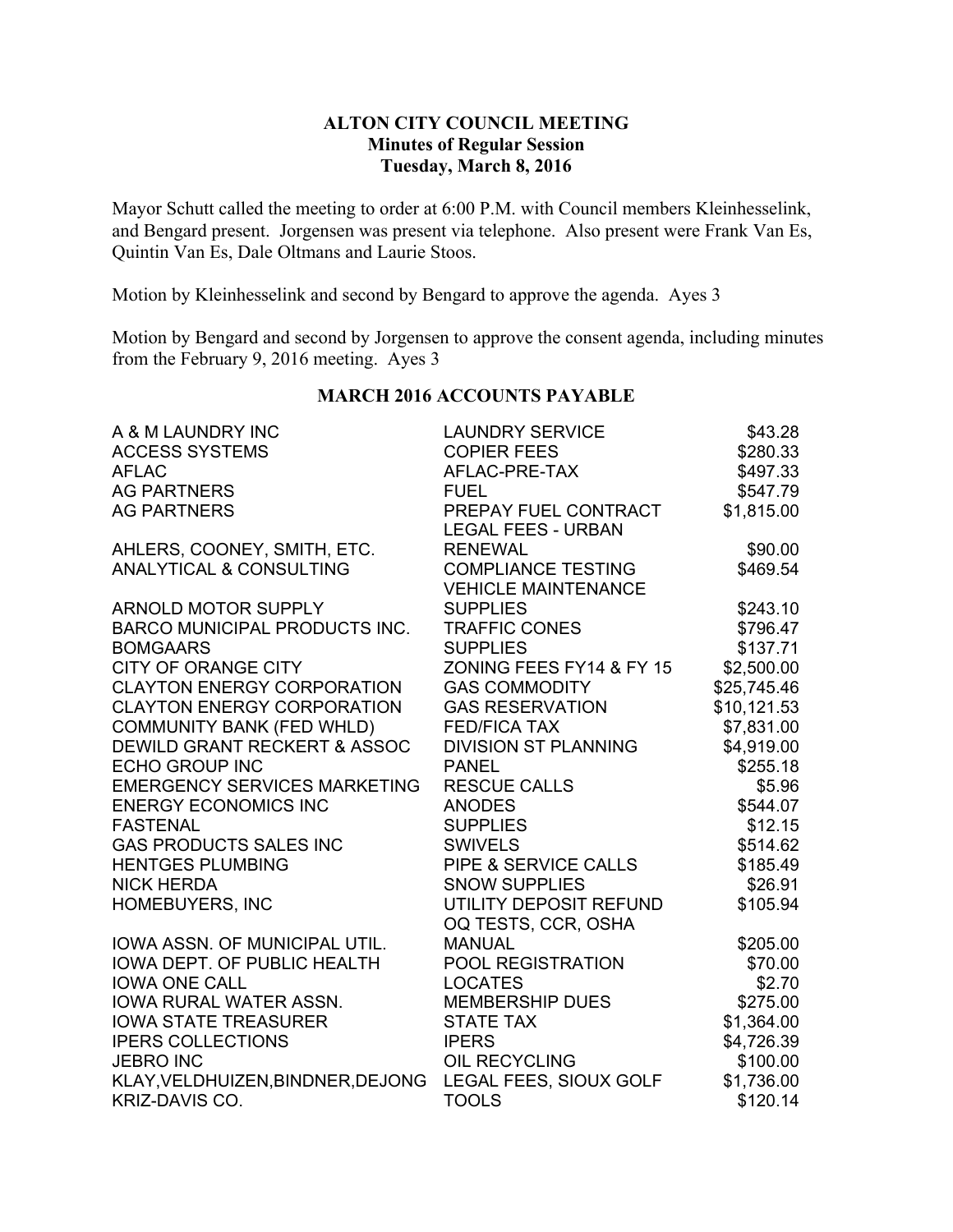| LANGEL, JERRY                     | <b>ELECTRIC REBATE</b>            | \$20.00      |
|-----------------------------------|-----------------------------------|--------------|
| <b>METERING &amp; TECHNOLOGY</b>  |                                   |              |
| <b>SOLUTIONS</b>                  | METERS, ERTS                      | \$2,023.34   |
| <b>MIDAMERICAN</b>                | <b>STREET LIGHTS</b>              | \$168.40     |
| MID SIOUX OPPORTUNITY             | <b>PROJECT SHARE</b>              | \$20.00      |
| <b>MIKES WELDING &amp; REPAIR</b> | <b>OXYGEN</b>                     | \$92.00      |
| MISSOURI RIVER ENERGY SERVICES    | <b>ELECTRIC</b>                   | \$58,861.93  |
| <b>MUNICIPAL UTIL-BILLS</b>       | <b>UTILITIES</b>                  | \$2,581.05   |
|                                   | MAIL BOXES, SUPPLIES,             |              |
| <b>NEAL CHASE LUMBER CO</b>       | <b>POSTAGE</b>                    | \$1,435.58   |
| NOTEBOOM ELECTRIC                 | <b>BULBS</b>                      | \$107.55     |
| ORANGE CITY MUNICIPAL UTILITIES   | <b>BULK WATER</b>                 | \$6,092.79   |
| ORANGE CITY MUNICIPAL UTILITIES   | <b>WATER TRUE UP</b>              | \$3,019.64   |
| ONE OFFICE SOLUTION               | <b>PAPER</b>                      | \$206.59     |
|                                   | <b>HEALTHCARE PROVIDER</b>        |              |
| ORANGE CITY HEALTH SYSTEM         | <b>CLASS</b>                      | \$35.00      |
|                                   | <b>GARBAGE HAULING &amp; ROLL</b> |              |
| <b>ORANGE CITY SANITATION</b>     | <b>OFF</b>                        | \$6,514.74   |
| <b>OWENS, DENNIS</b>              | <b>ELECTRIC REBATE</b>            | \$51.00      |
|                                   | PAYROLL CHECKS ON                 |              |
| <b>PAYROLL</b>                    | 2/29/2016                         | \$24,829.16  |
| <b>SEAN SCHULLER</b>              | <b>GAS REBATE</b>                 | \$425.00     |
| SENSIT TECHNOLOGIES               | <b>GAS METER REPAIRS</b>          | \$284.08     |
| <b>SERVICES UNLIMITED</b>         | <b>LIFT STATION REPAIRS</b>       | \$146.50     |
| <b>JORDAN SEXE</b>                | UTILITY DEPOSIT REFUND            | \$66.01      |
| SIOUX COUNTY RECORDER             | <b>RECORDING FEES</b>             | \$144.00     |
| <b>SIOUXLAND PRESS</b>            | <b>PUBLICATIONS</b>               | \$364.35     |
| T & L TOOLS                       | <b>TOOL REPAIR</b>                | \$14.95      |
| TOWN & COUNTRY IMPLEMENT          | <b>VEHICLE MAINTENANCE</b>        | \$785.83     |
| TREASURER - STATE OF IOWA         | <b>SALES TAX</b>                  | \$4,681.00   |
| TRIPLEPOINT ENVIRONMENTAL         | <b>LAGOON TRAINING</b>            | \$99.00      |
| TRITECH EMERGENCY SYSTEMS INC     | <b>RESCUE BILLING</b>             | \$165.00     |
| <b>U S CELLULAR</b>               | <b>CELL PHONES</b>                | \$313.44     |
| <b>U. S. POSTMASTER</b>           | <b>POSTAGE</b>                    | \$500.00     |
| <b>USA BLUE BOOK</b>              | <b>SUPPLIES</b>                   | \$390.15     |
| VAN ROEKEL, LAWRENCE              | <b>BUDGET BILLING REFUND</b>      | \$419.10     |
| VAN WERT INC.                     | <b>METERS</b>                     | \$246.10     |
|                                   | SUPPLIES, POSTAGE,                |              |
| <b>VISA</b>                       | <b>TRAINING</b>                   | \$1,148.53   |
|                                   | <b>COMMUNITY BLDG</b>             |              |
| <b>VISSER BROTHERS</b>            | <b>FURNACE REPAIRS</b>            | \$356.53     |
| <b>JAMES VONDRAK</b>              | UTILITY DEPOSIT REFUND            | \$73.18      |
| <b>WELLMARK</b>                   | <b>GROUP INSURANCE</b>            | \$7,189.12   |
|                                   | LIGHT POLE, METER                 |              |
| <b>WESCO DISTRIBUTION, INC.</b>   | <b>SOCKETS</b>                    | \$4,136.48   |
| <b>WEST IOWA TELEPHONE</b>        | TELEPHONE/FAX/INTERNET            | \$568.21     |
|                                   |                                   |              |
|                                   | <b>TOTAL ACCOUNTS PAYABLE</b>     |              |
|                                   | <b>CHECKS</b>                     | \$194,862.42 |
|                                   |                                   |              |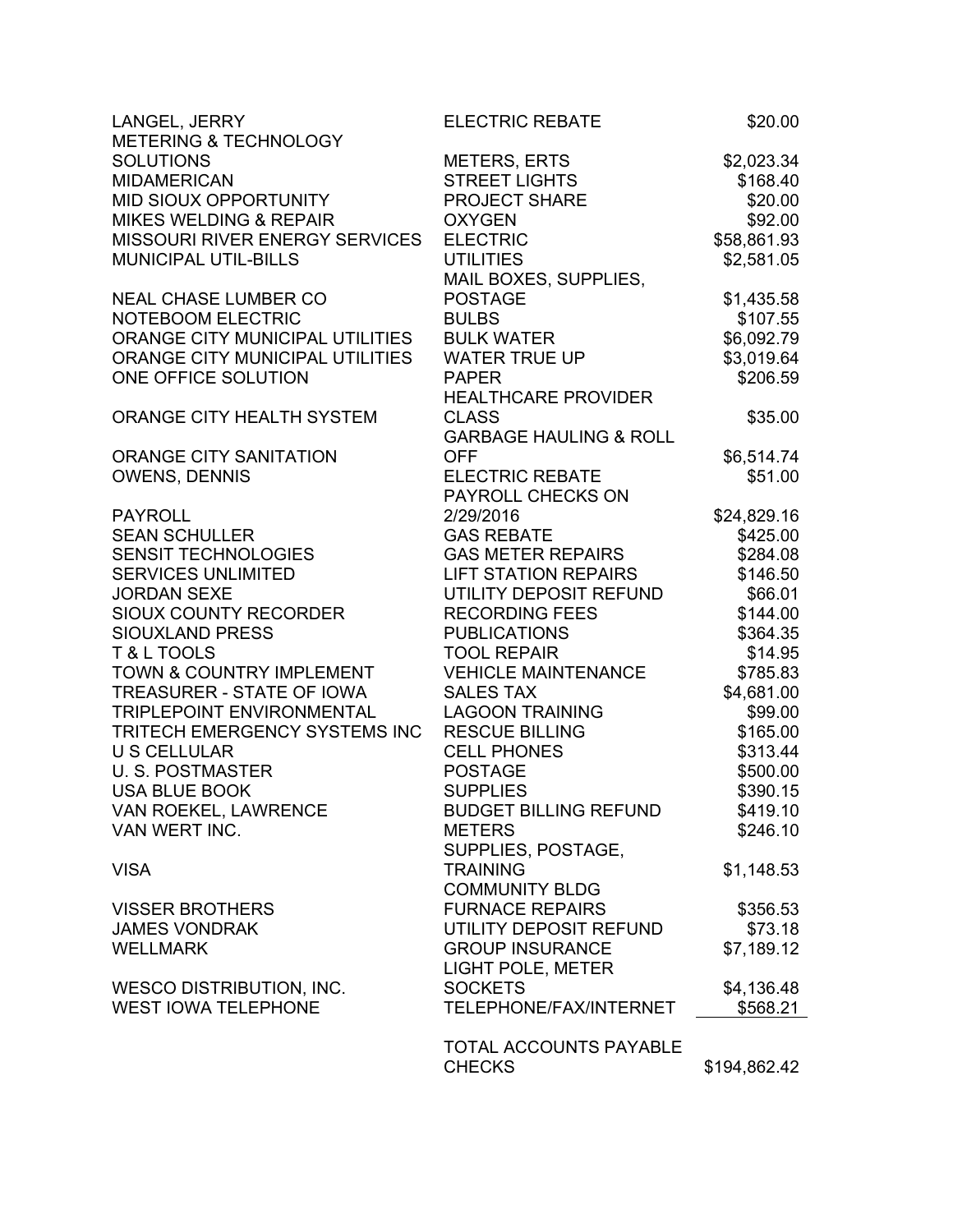# **FIRE DEPARTMENT:**

Frank Van Es informed the Council of his official resignation from the Fire Department and as Fire Chief on March 7, 2016.

# **RESOLUTION 16-12 "A RESOLUTION RECOGNIZING FRANK VAN ES FIRE CHIEF, UPON HIS RETIREMENT AFTER 39 YEARS AND 5 MONTHS OF SERVICE TO THE CITIZENS OF ALTON, IOWA AND THE SURROUNDING COMMUNITY"**

was introduced and moved for adoption by Council Member Kleinhesselink. Bengard seconded the motion to adopt.

On roll call vote: Ayes: Bengard, Kleinhesselink, Jorgensen Nays: None Absent: Vande Griend, Zenor

Whereupon the Mayor declared the Resolution duly adopted.

Mayor Schutt presented Van Es with a certificate of appreciation from the City of Alton.

At the Firemen's Annual Meeting March 7, 2016, the Fire Department voted to elect Quintin Van Es as the new Fire Chief.

Motion by Jorgensen and second by Kleinhesselink to approve Quintin Van Es as the Fire Chief. Ayes 3

Van Es and Van Es left at 6:15 P.M.

**BUDGET PUBLIC HEARING:** The Mayor opened the public hearing to approve the budget for fiscal year 2016-2017 at 6:19 P.M. No oral or written comments were received. Oltmans reviewed the proposed budget with the Council. The public hearing was closed at 6:24 P.M.

**RESOLUTION 16-11 "A RESOLUTION OF THE CITY COUNCIL OF ALTON, IOWA, ADOPTING THE ANNUAL BUDGET FOR FISCAL YEAR ENDING JUNE 30, 2017"**  was introduced and moved for adoption by Council Member Kleinhesselink. Bengard seconded the motion to adopt.

Upon roll call vote, the following was recorded: Ayes: Bengard, Jorgensen, Kleinhesselink